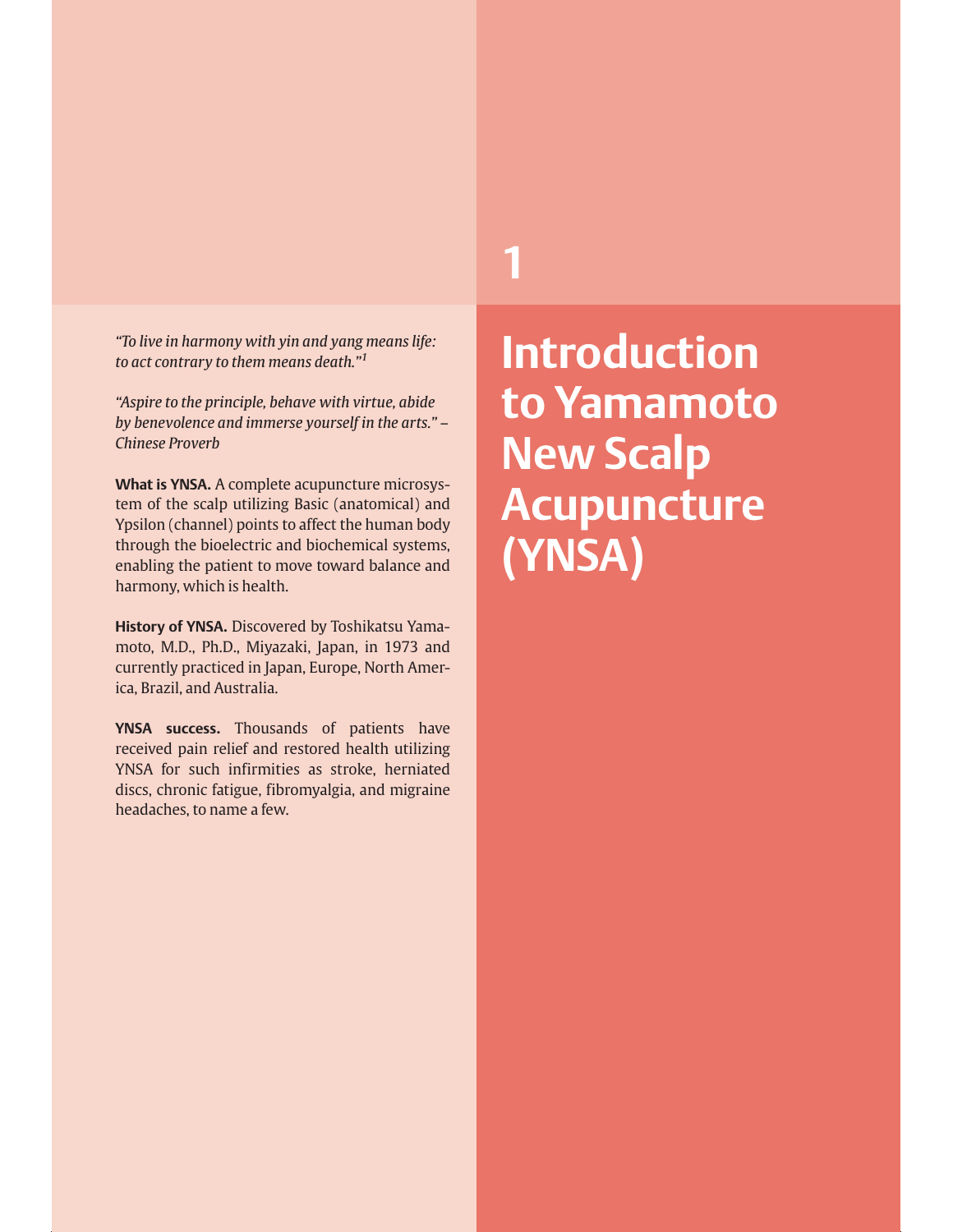While treating patients in his hospital and clinic, Toshikatsu Yamamoto, M.D., Ph.D., of Miyazaki, Japan, discovered and developed a new system of scalp acupuncture, Yamamoto New Scalp Acupuncture (YNSA). He first presented this system of scalp acupuncture at Ryodoraku Congress in Osaka, Japan, in 1973. Dr. Yamamoto then developed the YNSA system of neck and abdominal diagnostic procedures coupled with scalp, chest, and pubis microacupuncture treatment. He did this while caring for patients with acute and chronic neurological pain at Yamamoto Hospital in Nichinan, Japan.

#### **Overview**

YNSA is a microsystem of acupuncture. Dr. Ralph Alan Dale of Miami, Florida, introduced the term microacupuncture at the 1974 Third World Symposium on Acupuncture and Chinese Medicine. Dr. Dale defined microacupuncture as the expression of the entire body's qi in each major anatomical region.<sup>2</sup> Microacupuncture systems have been identified by Dale on the ear, foot, hand, scalp, face, nose, iris, teeth, tongue, wrist, abdomen, back, and every long bone of the body. Each region is a functional microcosm of the traditional energies of the whole body. Every part of the body contains the representation of an energetic microorganism through microacupoints and microchannels that reiterate the topology of the body.3

### The Microsystems

An acupuncture microsystem is defined as a single part of the human body that, when accessed, can directly influence the entire body's qi, blood, and moisture—from the organ to the cellular level —resulting in changes of physiology and symptomatology.4 Every microsystem manifests neurological reflexes connected to parts of the body that are remote from the anatomical location of that particular microsystem. These reflexes can be both diagnostic and therapeutic. They can be activated by acupuncture needles, massage, moxibustion, heat, electrical stimulation, and magnets. Locations of distant tender points are not random but are related to the neurological reflex pattern that is centrally mediated. The microsystem reflex map of the body represents the anatomical arrangement of the whole body. Somatotope means representative body area or map. The somatotope of YNSA is oriented in an upright pattern and its representation is ipsilateral, which means same side; that is, if the right shoulder hurts, the YNSA acupoint will be most likely on the right side of the scalp. Furthermore, there are bidirectional connections in the microsystem point when pathology is in a specific organ or body part, which is indicated by changes in the skin conductivity; thus, stimulating that microsystem point can produce changes in the corresponding parts of the body. Cutaneous stimulation triggers nervous system messages to the spinal cord and brain, activating bioenergetic changes, biochemical exchanges, and alterations in the electrical firing of neuronal reflexes.

All microacupuncture systems interact with the macroacupuncture systems; the 12 regular, paired channels, the two single midline channels, and the eight extraordinary vessels. Therefore, the treatment of one system will produce changes in the body's functional patterns as diagnosed by other systems. Treatment of the overall macro-



Figure 1-1 Yin/yang somatotope.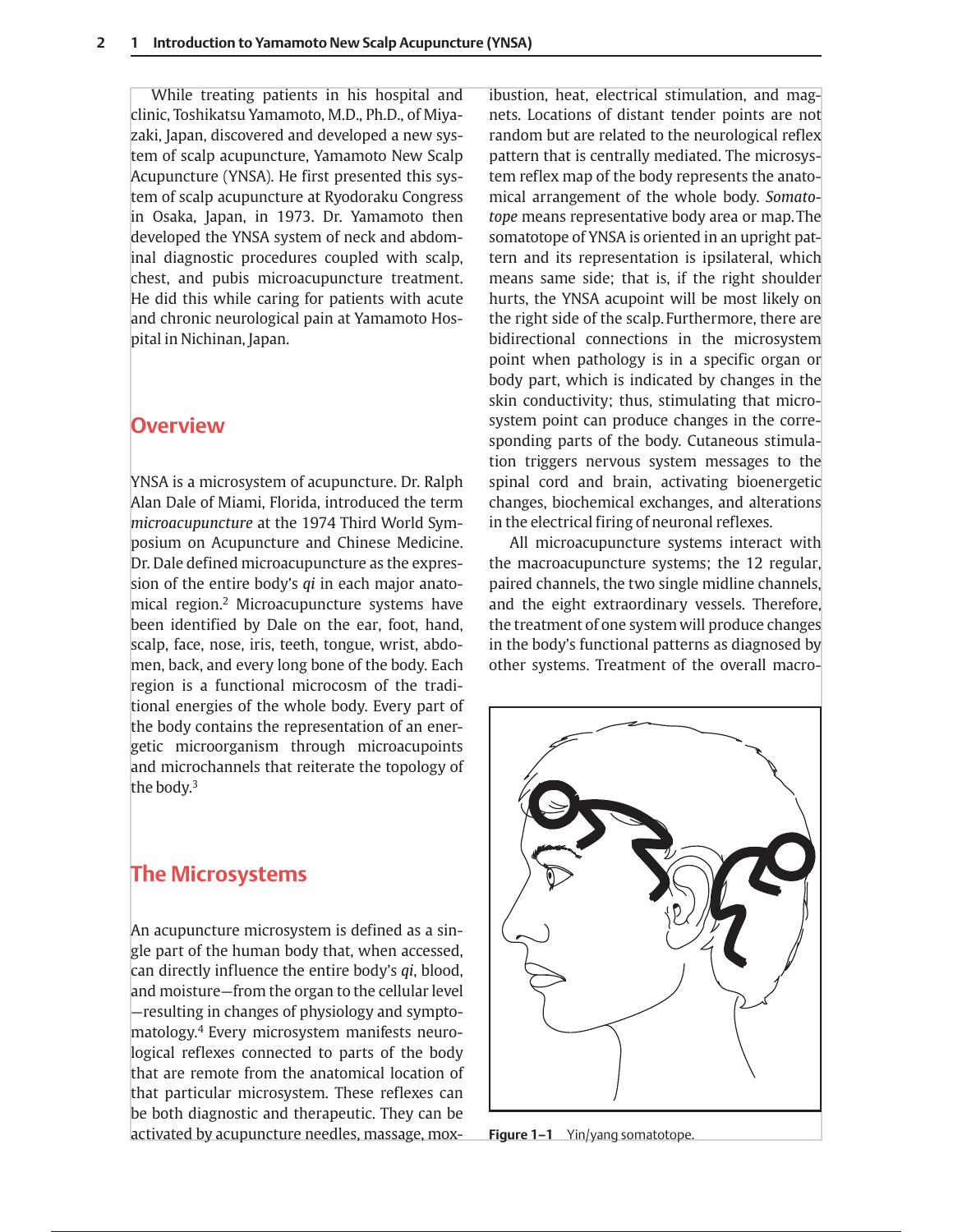#### Table 1–1 The 12 Channels.

| <b>Organ Point Channel</b> | <b>Standard</b><br><b>Abbreviation</b> |
|----------------------------|----------------------------------------|
| Lung                       | LU                                     |
| Large intestine            | $\mathsf{L}$                           |
| Stomach                    | <b>ST</b>                              |
| Spleen                     | <b>SP</b>                              |
| <b>Heart</b>               | <b>HT</b>                              |
| <b>Small intestine</b>     | $\overline{\mathsf{S}}$                |
| Urinary bladder            | BI                                     |
| Kidney                     | KI                                     |
| Pericardium                | PC                                     |
| Triple burner              | <b>TB</b>                              |
| Gall bladder               | GB                                     |
| Liver                      | <b>LR</b>                              |

system affects the functioning of the microsystems.3 The bioelectrical and biochemical effects of placing a needle on the scalp will be discussed in Chapter 2. One of the current theories of how this microsystem of acupuncture may work is explained in the Fractal Field Model of the structure of the organism, which will be explained later in Chapter 2.<sup>4</sup> YNSA is a somatotopic representative microsystem. The entire body is anatomically and functionally represented on the scalp in an upright manner (Fig. 1–1).

YNSA utilizes two types of needling categories: (1) Basic, which correspond with anatomical locations and (2) Ypsilon, which correspond to the 12 paired acupuncture channels. The Basic points correspond to the axial and appendicular neuromusculoskeletal structures. The Ypsilon points are representative of the 12 channels of body acupuncture. The 12 channels are shown inTable 1–1.

To determine the necessity for these Ypsilon points, Dr. Yamamoto developed a specialized palpatory neck diagnostic procedure called YNSA neck diagnosis, which will be discussed in Chapter 5.

To date, YNSA's greatest use is in the treatment of pain and neuromusculoskeletal dysfunction and disease. Clinically, YNSA is amenable to both hospital and outpatient settings. Starting with the patient's history and presenting complaint(s), adding a standard medical physical examination combined with the YNSA neck diagnosis procedure, a skilled practitioner is provided with all the information needed to render a YNSA diagnosis and deliver a high quality YNSA treatment. Utilizing YNSA neck diagnosis to determine which Basic and Ypsilon points need treatment, one is able to be very specific and effective in achieving a balance of qi, blood, and moisture, thereby harmonizing the body's bioelectric system with just a few needles.

Traditional Chinese Medicine (TCM) acupuncture is the body acupuncture system consisting of over 365 acupuncture points (acupoints) strung together in 14 meridians or channels. TCM is the macrosystem of acupuncture. It is classical, channel-based acupuncture, where all acupoints are defined by a channel and correlate with specific acupoint functions, effects, and spirit; some of these functions include entry/exit, luo connection, xi cleft, and yuan source. The YNSA microsystem honors and recognizes the important functions, effects, and spirit of the TCM channels and their points. YNSA Ypsilon points encapsulate all those points' actions within the TCM channel into just one acupoint on the scalp. There are many macroacupuncture or TCM acupoints on the scalp, including the gall bladder (GB), bladder (BL), triple burner (TB), governing vessel (DU), and stomach (ST). With rare exceptions, YNSA points are not the same acupoints at all. This YNSA system is not a macro or body acupuncture system.

YNSA is an acupuncture microsystem that is different, yet similar, in some aspects from the other well-known microsystems: Chinese and French Auricular, Korean Hand, and Chinese Scalp Acupuncture. The Chinese and French Auricular systems are limited to the ear for diagnosis and treatment. The Chinese and French auricular systems are derived from TCM. "The theoretical origins of auricular therapy derive in the first instance from classical descriptions of the pathways of the channels (meridians). Of the twelve primary channels (meridians), the six yang channels skirt portions of the ear either directly or through a branch channel and the six yin channels have no direct connections, but are nevertheless indirectly linked through their inner and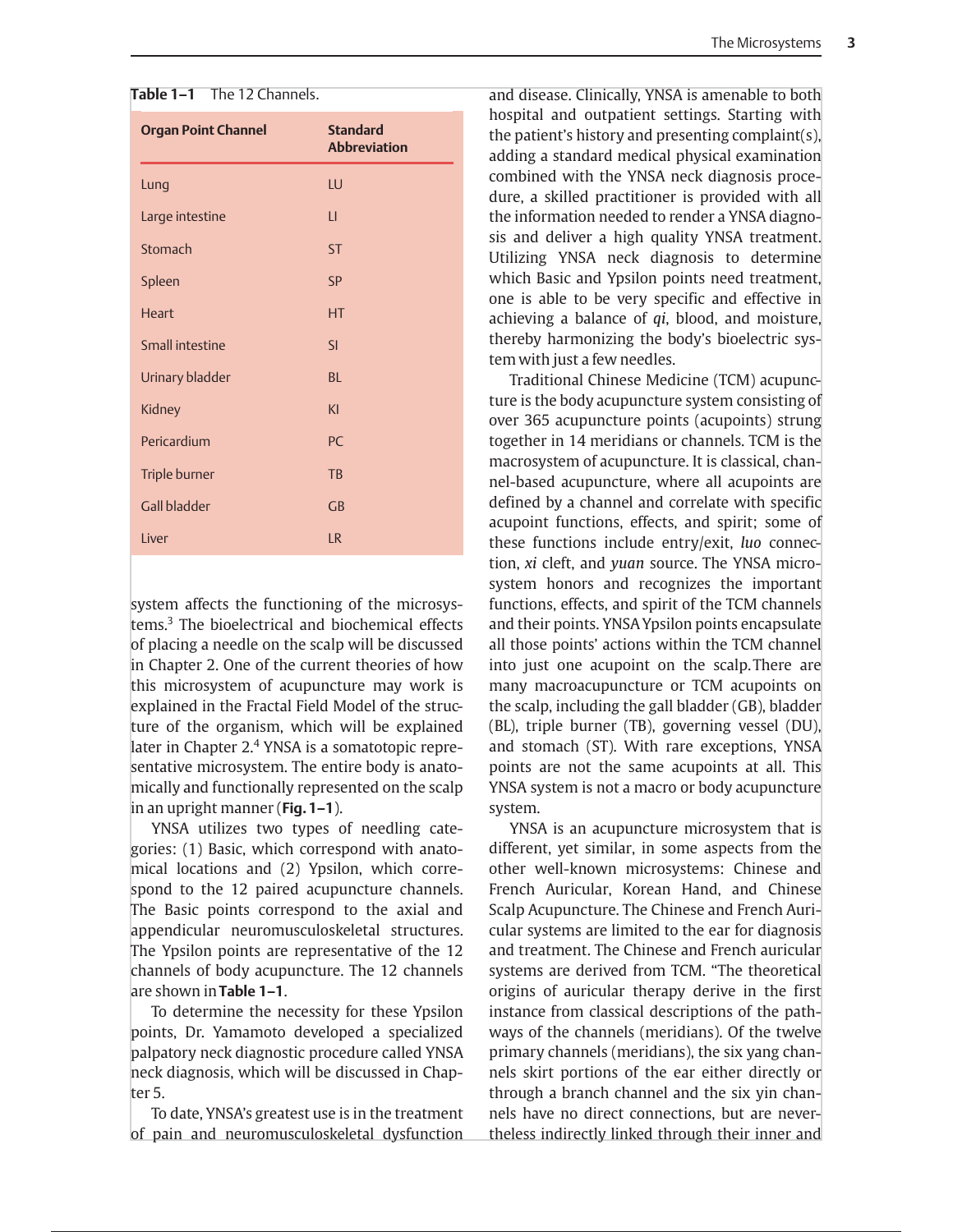outer relationships with the yang channel."<sup>5</sup> "More than 200 acupuncture sites were charted on the auricle by Chinese medical workers."<sup>3</sup> Auricular points are named for their corresponding anatomical part, or effect<sup>3</sup>; these range from purely anatomical to functional to psychological states of being.2 With the use of a device measuring electrical resistance on the auricle of the ear, research in Europe, America, and Asia has found the auricle to be diagnostic and therapeutic in treating a variety of diseases.3

Auricular acupuncture (ear acupuncture) has both functional and anatomical points. It also has acupoints that relate to the progression of illness in the four phases, which, when identified during the corresponding phase of health (or illness), are amenable to effective treatment. Auricular diagnosis often uses an acupoint finder and treatment with electrical stimulation of the point. The late Paul Nogier, M.D., of France, discovered and developed the three somatotopic phases of illness progression in ear acupuncture as described in his 1981 book, De L'Auriculotherapie a L'Auriculomedicine, which was translated in 1983 to From Auriculotherapy to Auriculomedicine. This work discusses the three phases, which he defines as ectoderm, mesoderm, and endoderm; he later added the fourth phase, neuromusculoskeletal, on the back of the pinna which largely relates to the neuromusculoskeletal system.<sup>6</sup> These four phases are related to, and correspond to, the progression of disease within the human body.

Auricular acupuncture is often done using an electronic detection device that can be both diagnostic and therapeutic. Using Dr. Nogier's phases and an electrical device, one is able to follow the progression of reflective changes in the disease state as it goes from affecting the superficial to internal organ, and from internal organ to deeply affecting the patient's mind and finally the spirit. Like Nogier's auricular acupuncture, YNSA has four phases of treatment.

- Phase 1 Ectoderm treated in Yin of YIN Superficial
- Phase 2 Mesoderm treated in Yang of YIN Organ
- Phase 3 Endoderm treated in Yin of YANG Mind
- Phase 4 Neuromusculoskeletal treated in Yang of YANG Spirit



Figure 1-2 Lateral four quadrants.

The phases represent the progression of illness over time and the severity of disease. The French auricular four phases are similar to the four YNSA Ypsilon quadrants (Yin of YIN, Yang of YIN, Yin of YANG, and Yang of YANG), as illustrated in **Fig. 1–2.** 

Korean hand acupuncture is a microsystem of the hand only. "As far back as the interclassic, it is suggested that certain diseases can be treated by stimulating the points on the side of the body opposite that of the disease."<sup>7</sup> "This principle of contralateral treatment is generally applied to hand acupuncture, the disease affecting the left side of the body is treated by inserting needles into the right hand and vice versa."<sup>8</sup> These points are named for their anatomical and functional relationships. YNSA is different; it treats points ipsilaterally on the scalp.

Although the traditional Chinese Scalp Acupuncture (CSA) is a microsystem of the scalp like YNSA, it uses a different somatotope than YNSA.<sup>8</sup> CSA has been shown to be particularly effective in treating strokes and cerebral vascular conditions similar to Dr. Yamamoto's reports regarding utilization of YNSA. While there are two scalp microsystems indicated by Dale in 1976, the principle system divides the temporal section of the scalp into three parts. A diagonal line is extended laterally from the top of the head to the area of the temporals above the ear. The lowest portion of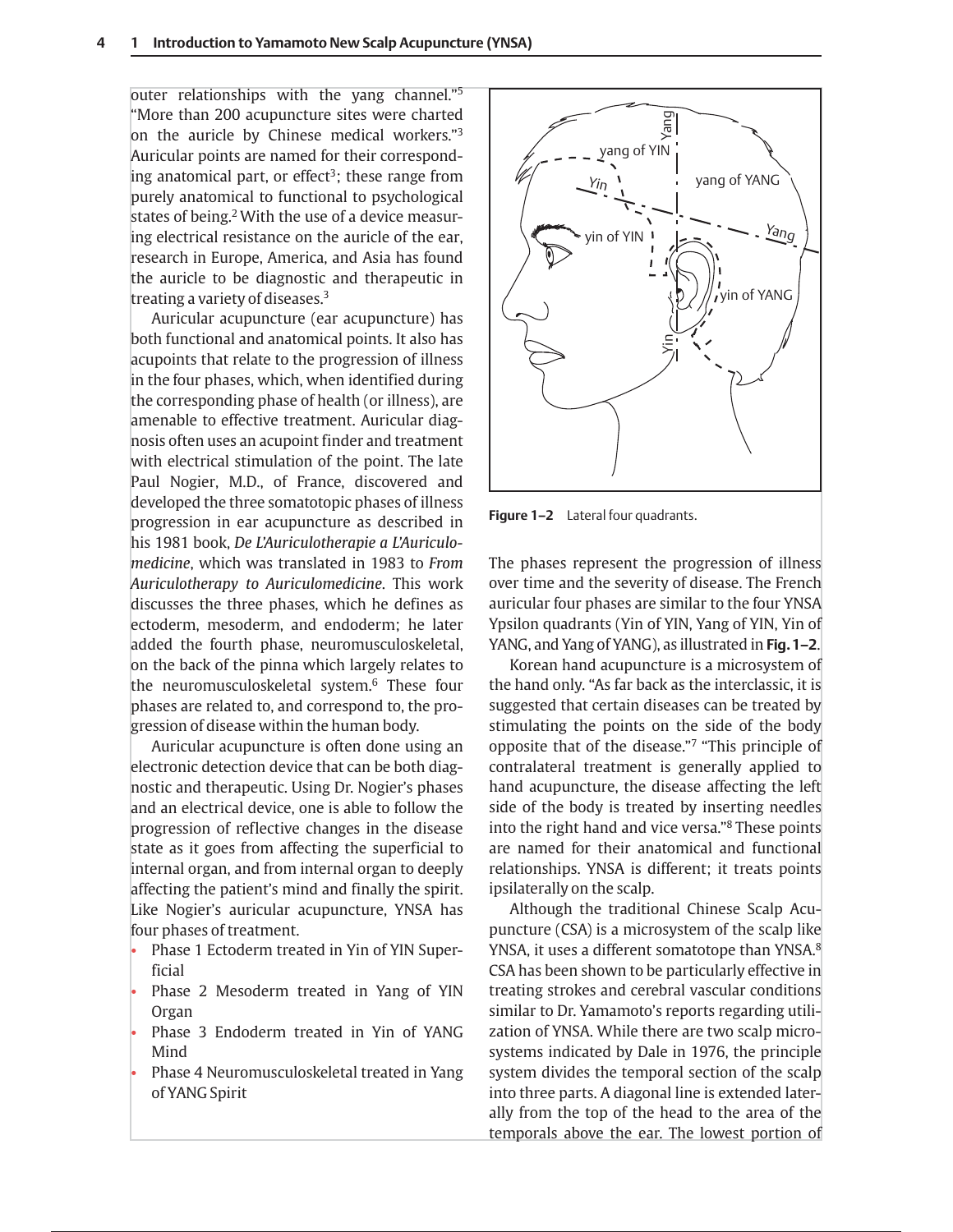this temporal line relates to the head. The middle area relates to the body, arms, and hands. The uppermost region relates to the legs and feet. This inverted body pattern represented on the scalp activates reflexes in the ipsilateral cerebral cortex to the contralateral side of the body.9

Today, there are five main sects of CSA. The first is Jiao's Head Acupuncture, which is based on scalp area zones that correspond to the functional location of the cerebral cortex. It is involved in more than 40, mainly cerebrogenic, diseases.

The second is Fang's Scalp Acupuncture, which is based on superimposing pictures of the spine and the human body in a prone position on the scalp. Its main indication is for cerebrogenic diseases and eye diseases.

The third is Tang's Head Acupuncture, which is based on the location of the function of the cerebral cortex in combination with the TCM theory of zang fu organs. The main locations for the acupuncture needles are the forehead and temporal regions of the scalp that are divided into two parts—the front (with the supine human body superimposed) and back (with the prone human body superimposed)—both of which are divided into forehead and face zones. There are zones of upper, middle, and lower jiao, etcetera. The main indications are wide and varied in addition to central nervous system diseases.

The fourth is Zhang's Treatment, which is based on the location of the acupuncture points in certain treatment zones. Manipulation of the acupuncture needle in the scalp is primarily the rotational method. The main indications are nervous and mental diseases only.

The fifth and last main sect of CSA is Zhu's Scalp Acupuncture, which is based on theories of zang fu organs and channels. The main indication is hemiplegia due to apoplexy. The secondary indication is to treat emergent and severe diseases of various clinical entities. The international standard plan for the acupoints of scalp acupuncture has four regions. The forehead region has four standard lines. The vertex region has five standard lines. The temporal region has two standard lines. Lastly, the occipital region has three standard lines. Zhu's Scalp Acupuncture, in America, is the more popular of the five sects.

CSA is concerned with more directly influencing the brain's motor centers by placing stimulating needles directly over these centers where there are motor and pre-motor cortexes. Finally, Drs. Dan Bensky and John O'Connor, in Acupuncture: A Comprehensive Text, sum up CSA nicely, saying "generally a principle site is selected which corresponds directly to the representative area on the cerebral cortex for a certain disease and a supplementary site may be added which is less directly related."<sup>10</sup>

Auricular and hand acupuncture are like YNSA in that they are true microsystems affecting the patient's entire body with organ, channel, and bodily function points, albeit needling a different body part to have an effect. YNSA is different from all other microsystems in that it has an additional unique palpatory diagnostic system, YNSA Neck Diagnosis, to determine which Ypsilon (channel) point is to be used. Although TCM (Eight Principles/Five Phases) body macroacupuncture systems use acupoints on distinct channel lines that are connected to and go through/ around the head, YNSA does not; it has only one point per channel in each of the four quadrants. YNSA has a microsystem of Basic Points related to kinesic body parts or anatomical sites plus the Ypsilon Points, related to the 12 channels: lung (LU), large intestine (LI), stomach (ST), spleen (SP), heart (HT), small intestine (SI), bladder (BL), kidney (KI), pericardium (PC), triple burner (TB), gall bladder (GB), and liver (LR). The Basic points are usually found in the medial aspect of the scalp, whereas the Ypsilon points are found in the lateral temporal area of the scalp.

# YNSA Diagnosis and Treatment

YNSA has two main systems for practical diagnosis and treatment: To diagnose, YNSA utilizes history and palpation. Palpation means YNSA Neck and/or Abdominal Diagnosis Systems and is used as the means to determine which Basic and/or Ypsilon points are tender and thus need acupuncture.

For treatment, YNSA places needles in scalp Basic points, which are anatomically related (Figs. 1–3 and 1–4), and/or Ypsilon points, which are channel related and representative of the 12 Primary (*zang fu*) channels (**Fig. 1–5**). Basic points are determined by history, YNSA Neck/Abdominal Diagnosis points, and direct Basic point scalp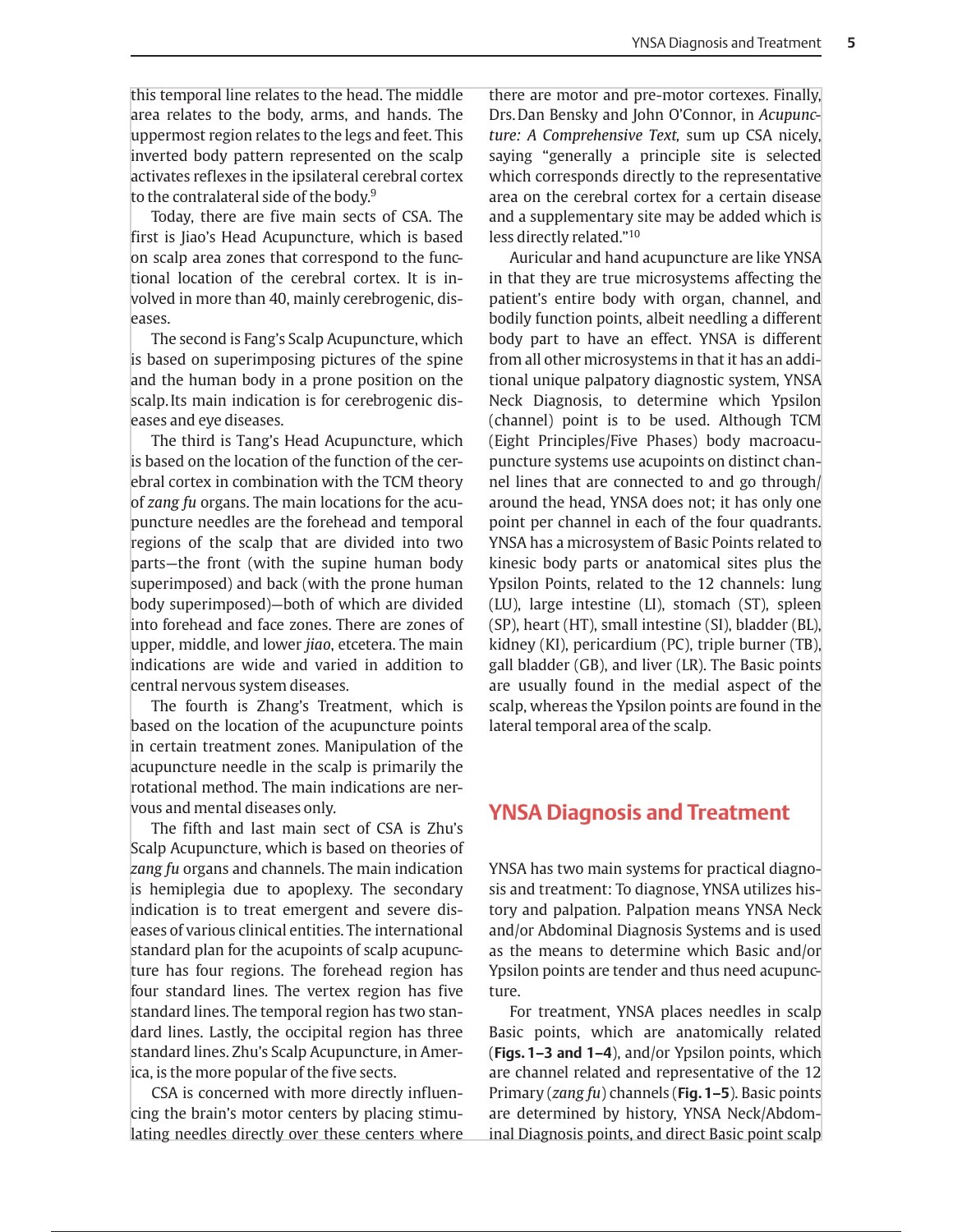

Figure 1-3 Anterior yin Basic points.



Figure 1-4 Posterior yang Basic points.

Table 1-2 Representative Characteristics of Yin and Yang Principle States.

| <b>YIN</b>   | <b>YANG</b> |
|--------------|-------------|
| Female       | Male        |
| Soft         | Hard        |
| Lower        | Upper       |
| <b>Moist</b> | Dry         |
| <b>Dark</b>  | Light       |
| Night        | Day         |
| Interior     | Exterior    |
| Cold         | <b>Hot</b>  |
| <b>Blood</b> | Qi/energy   |
| Retiring     | Active      |

palpation for tenderness with palpable subcutaneous tissue elevations in the scalp. Ypsilon points are primarily diagnosed by using YNSA Neck/Abdominal Diagnosis points followed by Ypsilon point palpation for tenderness and/or subcutaneous tissue elevation in the scalp. The entire length of each channel is encapsulated in the respective Ypsilon point.

These YNSA Ypsilon and Basic points are further divided into two principle states: YIN and YANG. The representative characteristics of each are given inTable 1–2.

YIN, by definition, is the ventral or anterior half of the body and/or lower part of the scalp. YANG, by definition, is the dorsal or posterior half of the body and/or upper part of the scalp. Each of the principle states is further divided into two subdivisions making up one of the four YNSA quadrants. YIN is further subdivided into Yin of YIN (Fig. 1–6) and Yang of YIN (Fig. 1–7). YANG is further subdivided into Yin of YANG (Fig. 1-8) and Yang of YANG (Fig. 1–9).

All Basic points are divided into Yin and Yang, which roughly represent the homunculus as depicted previously in Figure 1–1 and now also in Figure 1-10. The Yin is in the inferior half of the scalp and the Yang is in the superior half of the scalp. Basic points are found in the frontal area and are called Yin, specifically Yin of YIN. Basic points found in the occipital area are called Yang,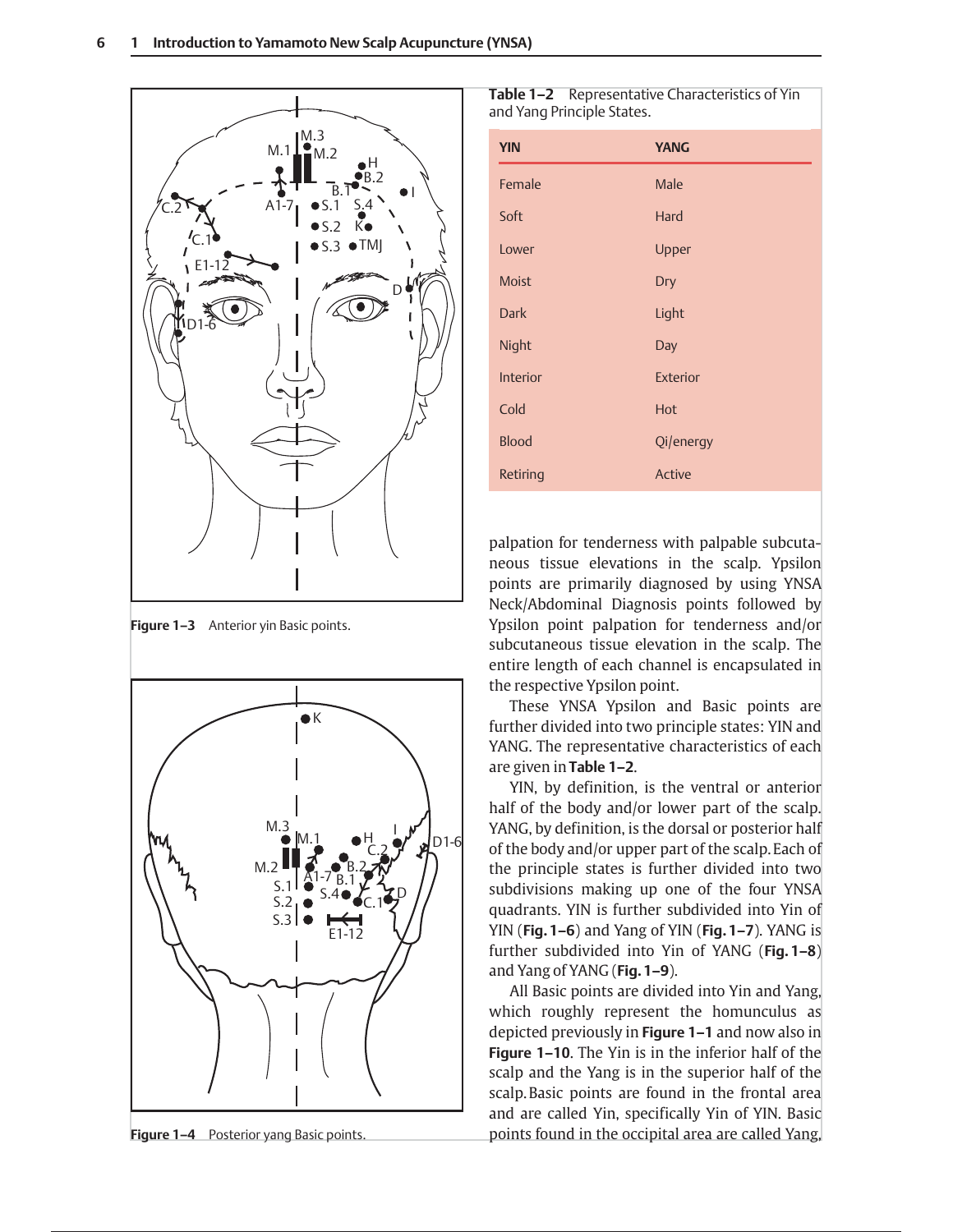

Figure 1-5 Lateral yin/yang Ypsilon points.

specifically Yin of YANG. The head is divided at Du-20 (bai hui), the anterior vertex of the scalp is Yang of YIN Basic points and posteriorly to Du-20 (bai hui), the vertex of the scalp is Yang of YANG basic point (Fig. 1-11).

Ypsilon points also have two principle states: Yin and Yang. Both are present on both the left and the right side of the head. Within the left and

right side of YIN, there is Yin and Yang. Within the left and right side of YANG there is Yin and Yang. The result is four quadrants on the left and four quadrants on the right. These four quadrants of Ypsilon points are Yin of YIN, Yang of YIN, Yin of YANG, and Yang of YANG, either left or right, as seen previously in Figure 1-2. The location of the Ypsilon points in the four quadrants correlates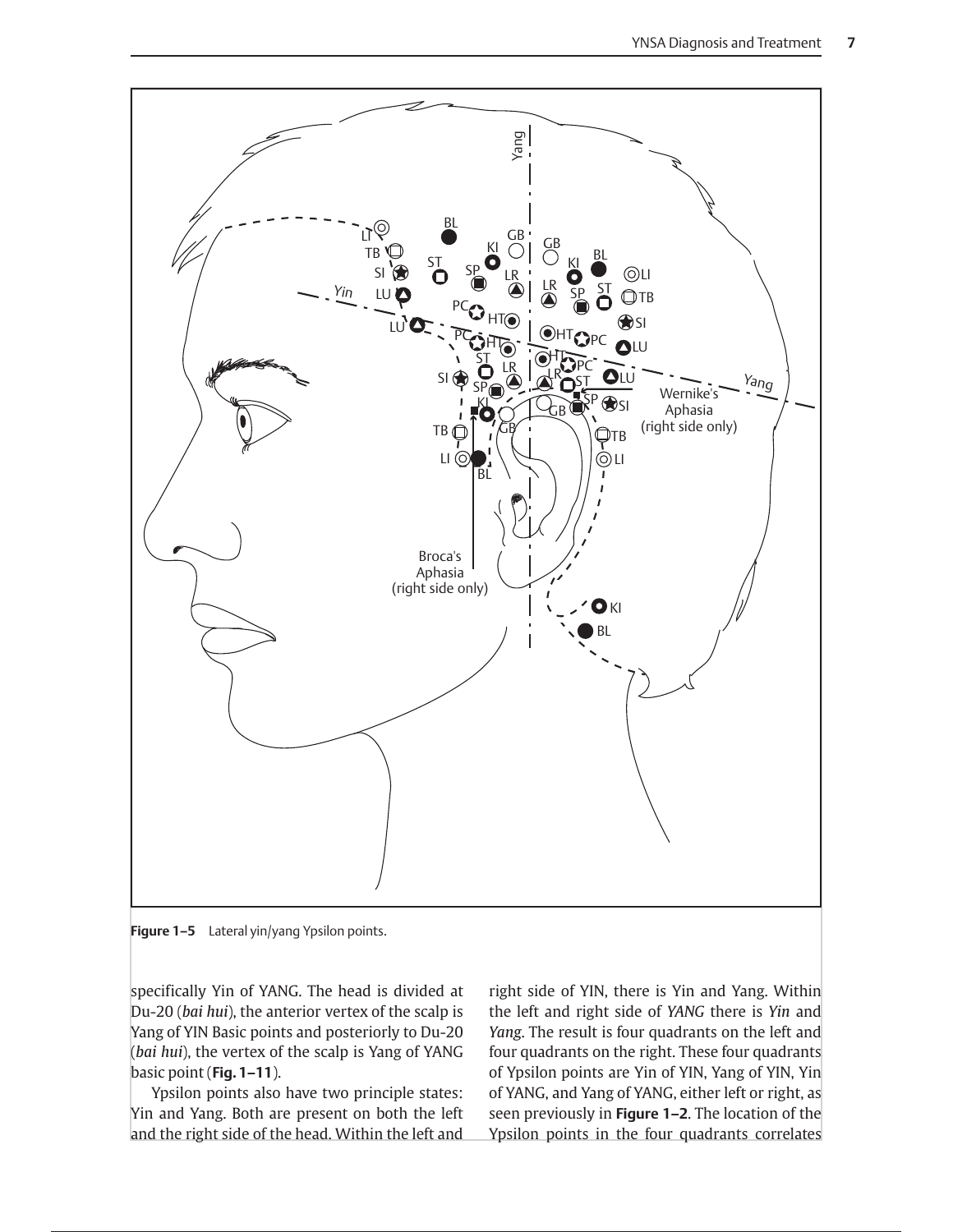

Figure 1-6 Lateral yin of YIN quadrant.



Figure 1-8 Lateral yin of YANG quadrant.



Figure 1-7 Lateral yang of YIN quadrant.

with the four phases of health similar to Nogier's four phases in auricular acupuncture.

Two principle categories of YNSA points are:

- **Basic points**
- Ypsilon points





Two Sides of Basic and Ypsilon points:

- Left
- Right

Two Principle states of Basic and Ypsilon points:

- Yin
- Yang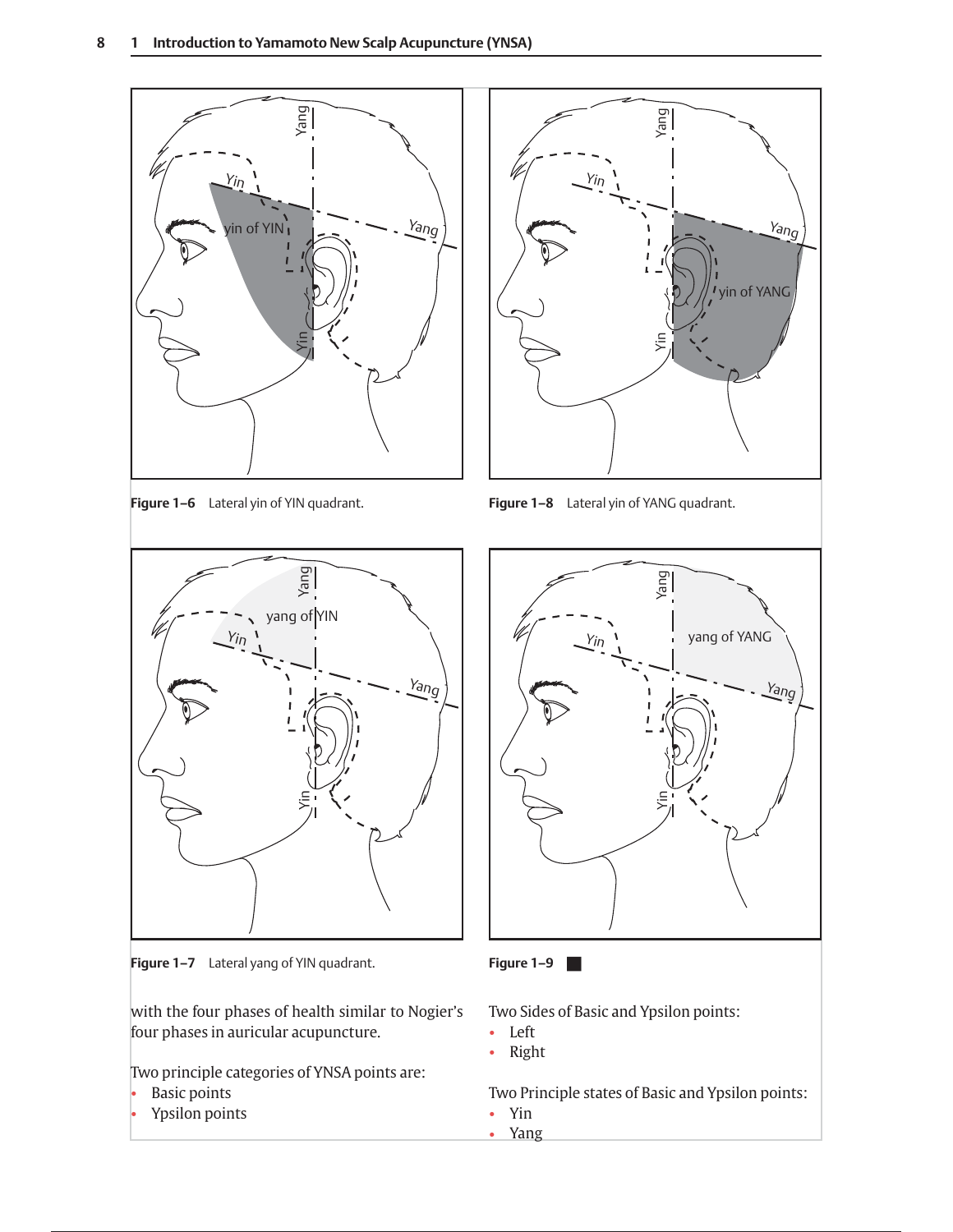

Figure 1–10 Crown somatotope Yin and YANG.



Figure 1-11 Crown of four quadrants.

Four Quadrants of Basic and Ypsilon points:

- Yin of YIN
- Yang of YIN
- Yin of YANG
- Yang of YANG

In conclusion, YNSA's microsystem of acupuncture was originally developed focusing on the scalp. The Basic points cover regional body parts, including arm, leg, regions of the spine, cerebrum, cerebellum, and specialized points for sciatic, tinnitus, aphasia, and cranial nerves. The Ypsilon points directly relate to the 12 zang fu acupuncture channels, see Table 1–1, with  $Ren/$ conception vessel and Du/governing vessel not yet separately identified. The YNSA Neck and Abdominal Diagnostic System is used to identify which Ypsilon points require treatment based on palpatory tenderness and quadrant.

### YNSA and Acupuncture Integration

YNSA provides both diagnostic and therapeutic acupuncture microsystems designed for relieving both somatic and visceral problems through the modulation of neurotransmitters, affecting pain, and ultimately by balancing the 12 zang fu acupuncture channels effecting pernicious influences, in addition to  $qi$ , blood, and moisture within the TCM paradigm.<sup>11</sup>

With the addition of Five Element/Five Phases and TCM knowledge, one is able to use the Ypsilon points more efficiently and effectively to harmonize and balance these 12 channels. Successful treatment can be clinically verified through the physiologic feedback loop as demonstrated by lack of tenderness in YNSA neck diagnosis points or normalized TCM (Eight Principle/Five Phase) pulse diagnoses after correct placement of YNSA needles. The pulse diagnostic system immediately indicates a more balanced pulse after proper needle placement. The YNSA Neck Diagnosis procedure improves immediately to no tenderness after correct needle placement. Thus, one is able to treat the patient in a complete, holistic, balanced, and harmonic way using YNSA.

It is the author's opinion that any microsystem cannot provide the same exact effect on the human body, mind, and spirit as the three main macrosystems, TCM, Five Element/Five Phases, and French Energetics. There is no YNSA point to represent the spirit of the acupoint, such as KI-24. There are no YNSA points to represent the function of the entry and exit points. There are no YNSA points that exactly represent triangular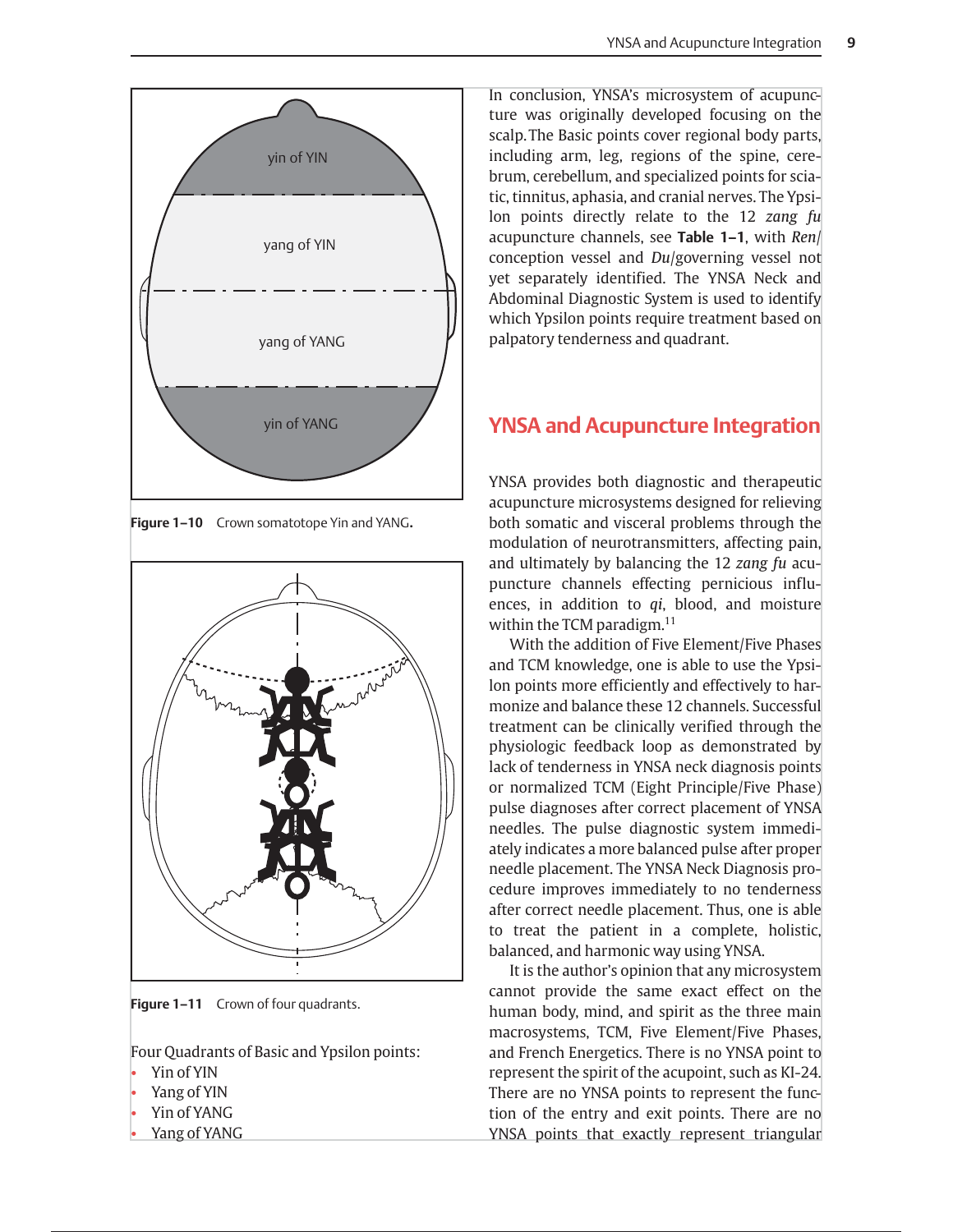equilibration with progression. And finally, there are no YNSA points that are as effective for removing blocks as Five Phase treatments, such as Internal and External Dragons. After all, YNSA is a microsystem, a shorthand way to get the body's attention to change and become balanced, but it cannot compete with all the nuances of the macroacupuncture system's content of clinical effect, spiritual effect, and a single body acupoint's specific physiological effect. However, the shorthand microacupuncture system provides a quick, powerful effect with a few needles to balance and harmonize the body's system and uniquely affect the central nervous system.

With this elaborate YNSA microacupuncture system, using the knowledge of Five Phase acupuncture and TCM, a practitioner can easily focus the treatment approach to the patient in quite an elegant way, often with only a few well-placed YNSA needles. For example, a patient with asthma might have positive left Yin of YIN KI and LU by YNSA neck diagnosis points. To treat, the practitioner would simply needle these two left Yin of YIN YNSA Ypsilon points, KI and LU. Then, the practitioner would recheck the YNSA neck tenderness and/or Five Phase/TCM pulse diagnosis for verification of a successful treatment. With only two needles, the YNSA practitioner has affected tai yin (LU) and shao yin (KI), the mother and the son, the original *qi* and the source *qi*.

YNSA is most often used as a stand-alone treatment but may in certain circumstances be used as reinforcement to other moderate to light macroacupuncture treatment approaches. For example, in a case with pelvic pain, one may use YNSA Basic point C-2 for the pelvis and the *dai mo* extraordinary channel for treatment of pelvic pain. Another example, in TCM with the diagnosis of deficient blood causing decreased memory in a 60-year-old, is using YNSA points M-2, HT, KI, and SP to tonify blood, in addition to the TCM macroacupuncture sea of blood points, ST-37, ST-39, and BL-11. YNSA also may be quite effectively used on the same day with other forms of treatment such as injections, medication, psychotherapy, physical therapy, and manipulation, which will be covered more in Chapters 10 and 13.

It is by placing all the needles in the correct Ypsilon quadrant, over the correct representative channels, that one can produce a beautiful, electromagnetic harmonic wave, thereby affecting the brain. This bioelectrical and biomechanical effect of the needle is transmitted through the fascia and mesodermally derived structures to the rest of the body. The end result is balanced  $qi$ , blood, and moisture flowing through all channels. This is done through proper placement of needles using the YNSA methodology, which effectively purges pernicious influences and enlivens the eight principles (e.g., strengthen heart, purge phlegm, and tonify moisture, which, in turn, restores joy and fluidity within the patient's physiology and psychology).

### YNSA Utilization

This YNSA system is particularly good at helping treat pain, neurological conditions, and organ dysfunctions. YNSA may be used in a variety of medical, surgical, and pain conditions either as primary treatment or as secondary/complementary treatment. In all surgical and most medical cases, it will be complementary and not the primary treatment because many diseases and medical conditions have very effective Western medical treatment protocols. The best medical care requires a skilled physician to diagnose and treat using these medical and surgical procedures to alleviate disease, pain, and suffering. But with the advent of YNSA, one is able to very effectively and efficiently provide speedy pain relief while effectively balancing out the neurophysiological abnormalities present with just a few needles placed correctly in the scalp. YNSA utilization with thoughtful consideration can be further enhanced by the practitioner's knowledge, skill, and ability in other macroacupuncture systems: TCM, French Energetics, and Five Phase acupuncture.

YNSA may be used as the primary treatment in neurological dysfunctions (i. e., pain, neuralgia, neuropathies, neuritis, and/or somatic dysfunction); however, the best results occur when YNSA is used in conjunction with orthodox medical, osteopathic, and/or chiropractic care. Cases treated with YNSA include post-CVA, paralysis, aphasia, cerebral palsy, sciatica, low back pain, herniated disc pain, spinal radiculopathy, painful spinal stenosis, tinnitus, arthritic pain, fibromyalgia, and medical conditions such as diabetes mellitus, hypothyroidism, menopause, dysmenor